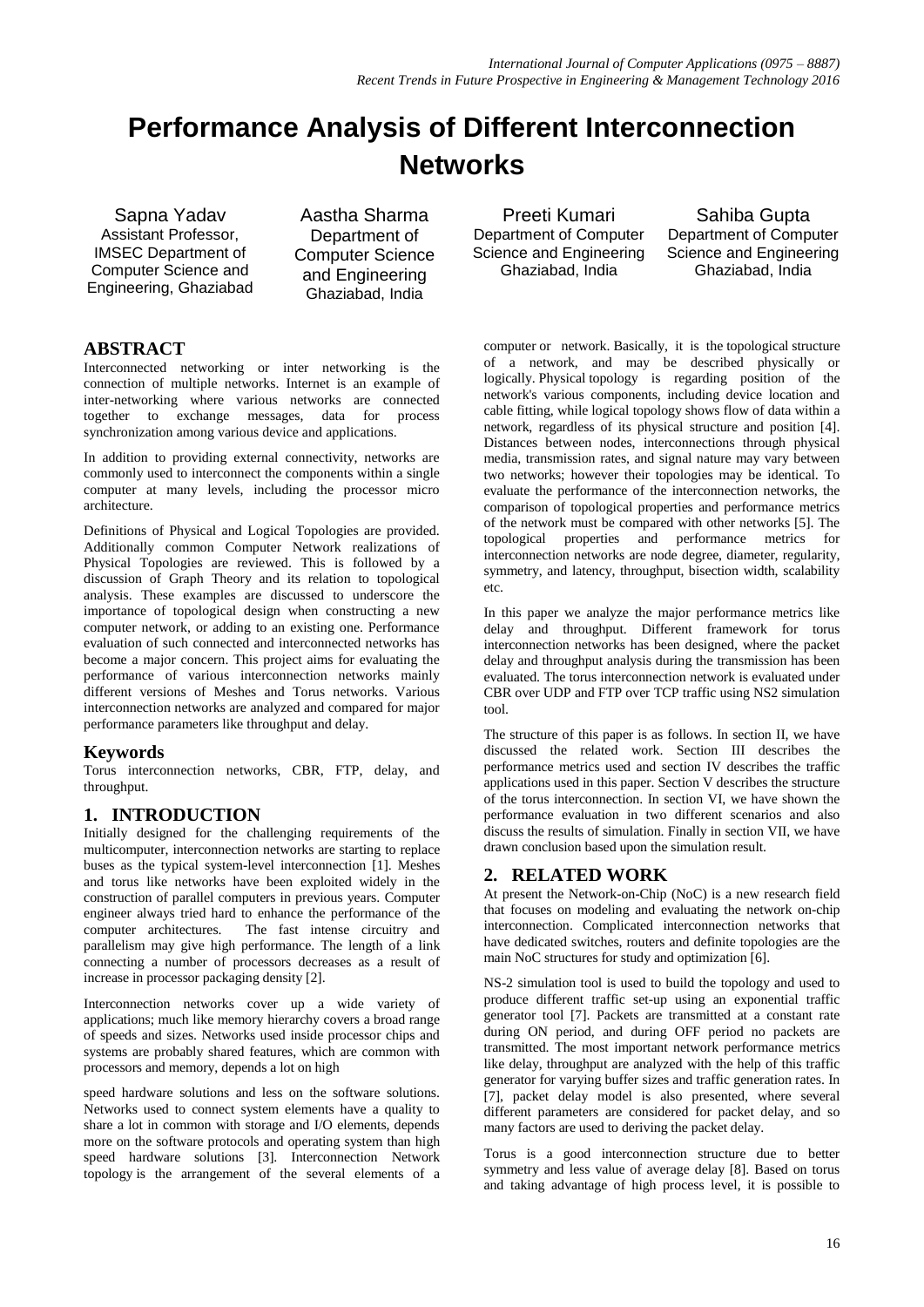design a new topology to meet high communication performance requirements that many-core processors present, and to suit a great variety of traffic patterns.

In [9] a topology called xtorus is presented, and analyzes it by theoretical analysis as well as experimental simulation analysis. In this analysis, the mesh, xmesh, and torus are also compared using GEM5 simulation tool. The result of simulation shows that the xtorus topology has better values for parameters viz. network diameter, path diversity, delay, and throughput.

A model that uses queuing theory is discussed in [10] to analyze behavior of the traffic of Spidergon NoC. Simulations are performed to validate the model for average latency for variable message lengths and different traffic rates.

## **3. PERFORMANCE METRICS**

The performance of any system needs to be evaluated on certain criteria, these criteria then decide the basis of performance of any system. Such parameters are known as performance metrics [11]. The three types of performance metrics used to evaluate performance of CBR over UDP and FTP over TCP in this paper are described below:

#### *A. Throughput*

The throughput is the measure of how fast we can actually send data through the network. It is the measurement of maximum amount of information delivered from source to destination in per time unit in the network. It is desirable to have a network with high throughput.

#### Unit – Mbps (Mega bits per second)

#### *B. Average Delay*

This is the average time delay consumed by data packets to propagate from source to destination. This delay includes the time elapsed from when the message transmission is initiated until the message is received at destination. A network with minimum average end to end delay offers better speed of communication.

Unit – sec (Seconds)

## **4. DATA TRAFFIC AGENT AND TRAFFIC APPLICATION**

Data traffic agent and traffic application that takes the responsibility to transport the data in the network are of different types and offer different characteristics in the network [12] [13]. The two types of traffic agents and traffic applications used in this paper are as follows:

#### *A. FTP over TCP*

In such a traffic scenario, TCP represents the traffic agent and FTP represents the traffic application which transports TCP data. Here TCP is a transport layer protocol and FTP is an application layer protocol. This scenario offers connection oriented transmission environment, where communication occurs in phases, namely, connection establishment, data transmission, connection termination.

#### *B. CBR over UDP*

This type of traffic implies traffic agent of UDP type and traffic application CBR. Here, the former is a transport layer protocol and latter is application layer protocol. It offers transmission of data at constant bit rate and does not communicate in phases, and traffic moves in one direction from source to destination without any acknowledgement from destination.

## **5. STRUCTURAL DESCRIPTION**

The interconnection architectural model has an  $(m \times n)$  torus network of switches. The switches have a slot, in which resources can be connected. Resources like a processor, a memory block, a custom hardware or some other peripheral device fits into the slot. Suppose that switches have buffer devises to control data traffic in the network. The architecture of the torus (4x4) model is shown in the figure- 1with 16 nodes.



**Fig. 1. 4 x 4 Torus Interconnection Architecture**

A 4 x 4 two-dimensional torus topology was modeled and simulated. This topology is also applicable for higher dimensions.



The three basic elements in the topology are the switches, resources and links. A communication path connecting the switches is made up of links. Every node is connected by bidirectional point-to-point links.

## **6. PERFORMANCE ANALYSIS**

We have developed a simulation model for torus interconnection using NS2 simulation tool. It is a discrete event driven network simulation tool. Tcl scripting language is used for designing the network and also for simulating the network model. The standard existing routing algorithm is used for data transmission. We have modeled 4x4 Torus network. Every node is connected with bidirectional point-to-point serial links. The link bandwidth is set to 1 Mb and latency is set to 10 ms. All packets are generated using Constant Bit Rate or FTP traffic.

The following table specifies the parameter values used for simulation.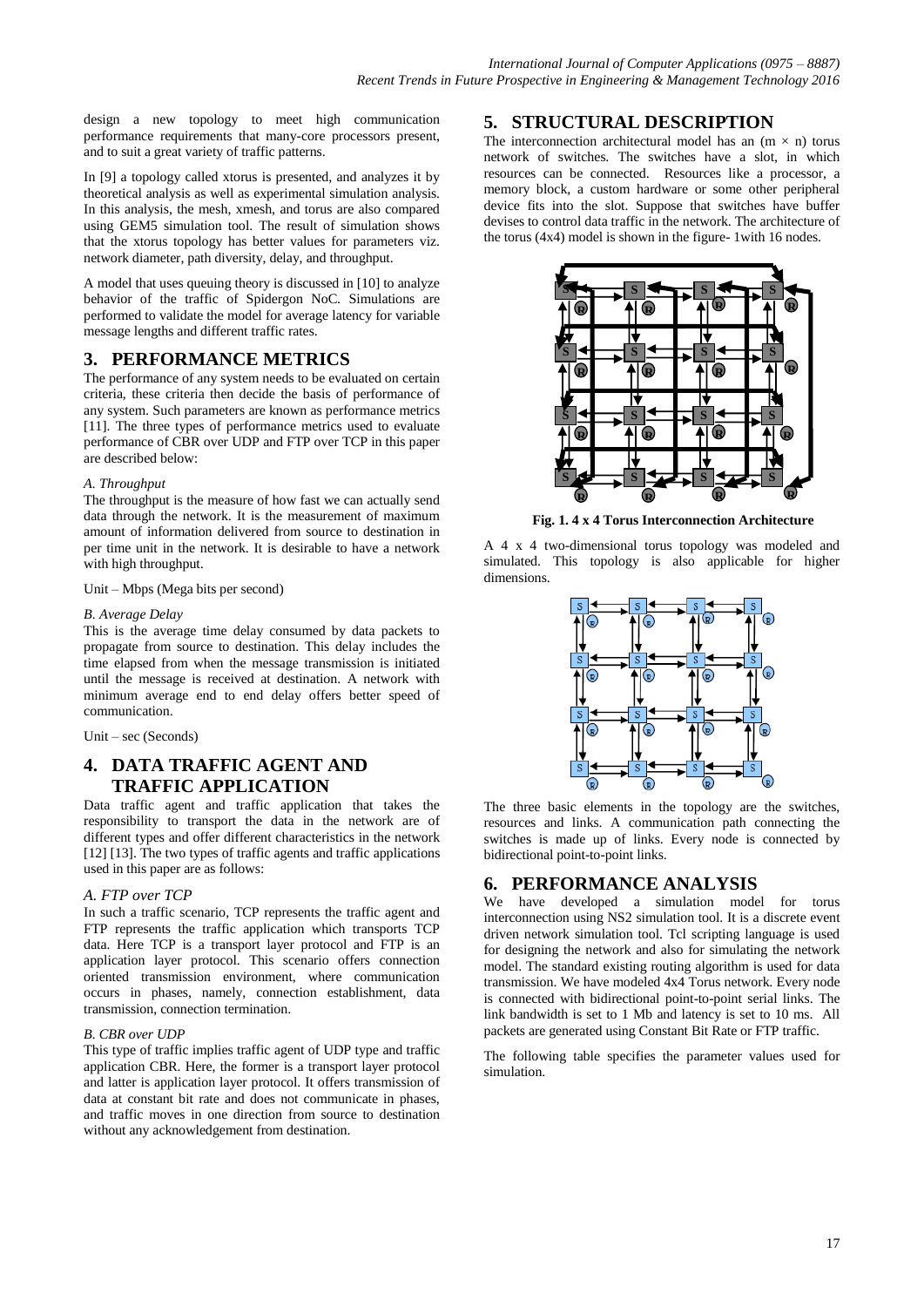| <b>Parameters</b>          | <b>Values</b>                        |                                      |  |
|----------------------------|--------------------------------------|--------------------------------------|--|
|                            | <b>CBR</b> over UDP                  | <b>FTP</b> over TCP                  |  |
| <b>Traffic Application</b> | <b>CBR</b>                           | <b>FTP</b>                           |  |
| <b>Traffic Agent</b>       | UDP                                  | <b>TCP</b>                           |  |
| <b>Channel</b>             | Wired                                | Wired                                |  |
| <b>Network Size</b>        | 16-node $(4x4)$                      | 16-node $(4x4)$                      |  |
| <b>Routing Protocol</b>    | Distance Vector<br>(Dynamic Routing) | Distance Vector<br>(Dynamic Routing) |  |
| <b>Simulation Time</b>     | 5 Second                             | 5 Second                             |  |

**Table 1 Parameters for Simulation**

We have designed two different scenarios. In the first scenario we evaluated the performance of torus network in an ideal condition, where we assume no link failure. The time window of simulation is fixed for 4.5 seconds.

In the second scenario, we assume link failure environment for a particular time. A single link between any two nodes along the path from source to destination is down for a fixed time. The time of link down is 1.0 second and link up is 2.0 second after the starting of simulation. A link cannot be used in any direction, when it is down. This fact was discussed in [14] and is reasonable, because a single wire is used to implement bidirectional links.

In these situations, simulation model uses two different packet generation traffics for transmission. And finally we compare the performance of network for average delay, throughput and packet loss, for two different traffics CBR over UDP and FTP over TCP in these different scenarios.

# **7. SIMULATION RESULTS AND DISCUSSION**

The results of simulation for both the scenarios are presented in this section.

In the first experiment packet has been sent from source node(0) to destination node(10) in Torus interconnection. Here we used CBR over UDP, in which acknowledgement facility is not available. The results of the simulation analysis are calculated using event trace files generated during simulation.

| Sr.<br>No.     | Architecture  | Average Throughput |
|----------------|---------------|--------------------|
| 1              | Mesh          | .668054            |
| $\overline{2}$ | Torus         | .668059            |
| 3              | <b>DMesh</b>  | .716135            |
| 4              | <b>DTorus</b> | .716135            |
| 5              | <b>XMesh</b>  | .709267            |
| 6              | <b>XTorus</b> | .709267            |

**Table 2. Observations for Throughput**

In using CBR application we found that source node has generated 488 packets and destination node has received the same number of packets in 0.052485 seconds.

**Table 3. Observations for Average Delay**

| Sr.<br>No.     | Architecture  | Average Delay |
|----------------|---------------|---------------|
| 1              | Mesh          | .057635       |
| $\overline{2}$ | Torus         | .057634       |
| 3              | <b>DMesh</b>  | .031530       |
| 4              | <b>DTorus</b> | .031533       |
| 5              | <b>XMesh</b>  | .045232       |
| 6              | <b>XTorus</b> | .045233       |

Like first experiment, packets have been sent from source node(0) to destination node(10) in Torus interconnection network. But here we used FTP over TCP for packet transmission, in which acknowledgement facility is available. In using FTP application we found that source node has generated 748 packets and destination node received the same number of packets in 0.058124 seconds.



**Fig. 4. Average Throughput Comparison Analysis**

Above graph for comparing results of average delay under CBR and FTP shows that FTP traffic takes .005639 seconds and .006485 seconds extra time to complete the transmission than CBR traffic in scenario-1 and scenario-2 respectively. By seeing the results it is clear that it takes more time in FTP traffic application than CBR to complete the transmission in both scenarios.



**Fig. 5. Average Delay Comparison Analysis**

When results are analyzed for throughput, it can be observe from the above graph, that FTP traffic produced higher throughput values than CBR traffic in both the scenarios.

### **8. CONCLUSION**

Our paper concludes that DMesh and DTorus network architecture are best as compare to Mesh, Torus, XMesh and XTorus topologies. This is because of the increased average